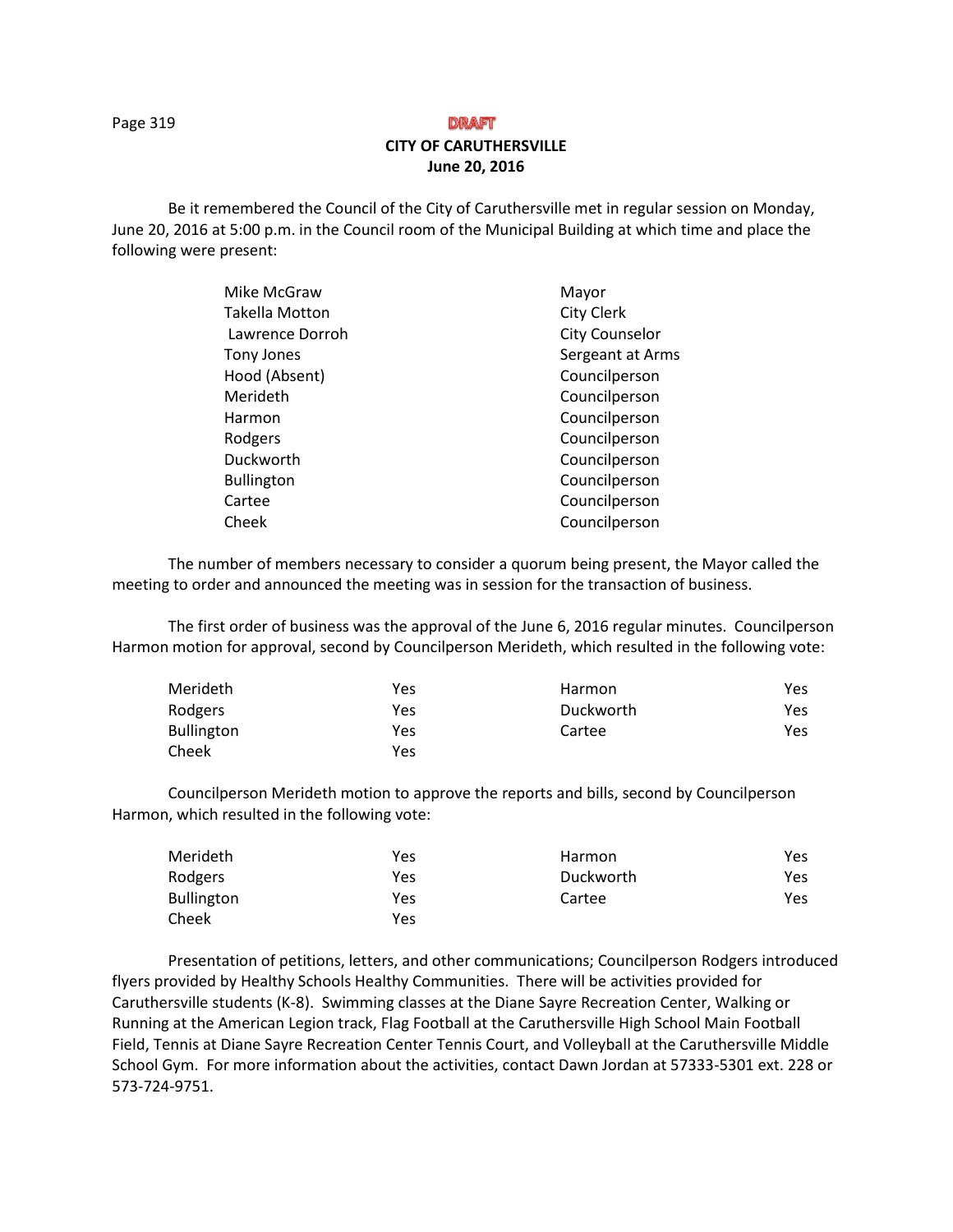#### **DRAFT**

Mayor's report; recommendation to move council meeting to Tuesday, July 5, 2016, Councilperson Cartee motion for the meeting to be Tuesday, July 5, 2016, second by Councilperson Bullington, which resulted in the following vote:

| Merideth          | Yes | Harmon    | Yes |
|-------------------|-----|-----------|-----|
| Rodgers           | Yes | Duckworth | Yes |
| <b>Bullington</b> | Yes | Cartee    | Yes |
| Cheek             | Yes |           |     |

There was discussion as to whether or not the Police and Fire departments vacation pay would be modified. Some of the Police officers work 48 hour weeks and the Fire department work 48 hour weeks. They use their 12 hour days for vacation pay and are left with 4 hours less of vacation hours, or 48 hours for the week for vacation pay less 8 hours of vacation hours. Counselor Dorroh will recommend a policy that will compensate for the hours lost.

Monday, July 4, 2016 is a holiday that Republic will not be in operation; Monday's pickup will be on Tuesday and so forth, Friday's pickup will be on Saturday. Republic apologizes for the disruption in service last week. The contract with Horner Shifrin for the Diane Sayer Recreation Center has been reviewed and signed. Due to unforeseen circumstances the Drainage Project is incomplete with 2 to 3 days left to be serviced. There is still a water table issue for the Lincoln and 18<sup>th</sup> St. Project; it is recommended that it be dry 2ft below the pipe before starting. The anticipated startup will be in a couple of days. Josh Tinnin has begun laying sewer pipe for the Magnolia Project. The Mayor recommends an emergency appropriation of \$11,000 for an insertion valve at the water plant. Councilperson Harmon motion for the emergency insertion valve, second by Councilperson Duckworth, which resulted in the following vote:

| Merideth   | Yes | Harmon    | Yes |
|------------|-----|-----------|-----|
| Rodgers    | Yes | Duckworth | Yes |
| Bullington | Yes | Cartee    | Yes |
| Cheek      | Yes |           |     |

The courtesy car at the airport has been taken out of service due to accountability issues, and MOPERM will be sending guidelines for the use of the courtesy car. The Street Paving Project is underway with the grinding in place; will be looking at adding Lincoln and Eastwood. Councilperson Bullington made mention of the pothole on north Parkview and Truman; will be bringing it to Terry's attention. The Mayor stated that after the State finished a project in Hayti, they will be paving Truman with additional footing on either side. Tony Jones inquired about South Ward and Pine; it will also be considered while the paving company is here.

Missouri Liveable Streets will be having a public meeting Tuesday, June 21, 2016 at the Community Center. The target is for school children and ADA compliant. There are possible grants for sidewalks for E. 12<sup>th</sup> and E. 13<sup>th</sup> St. Councilperson Bullington was asked to help with the writing of the grant along with a committee.

Tony Jones reported that within the last 3 years it has been fewer disturbances during the 4<sup>th</sup> of July, so Police presence will be limited. Fireworks are not allowed to be discharged in the City limits.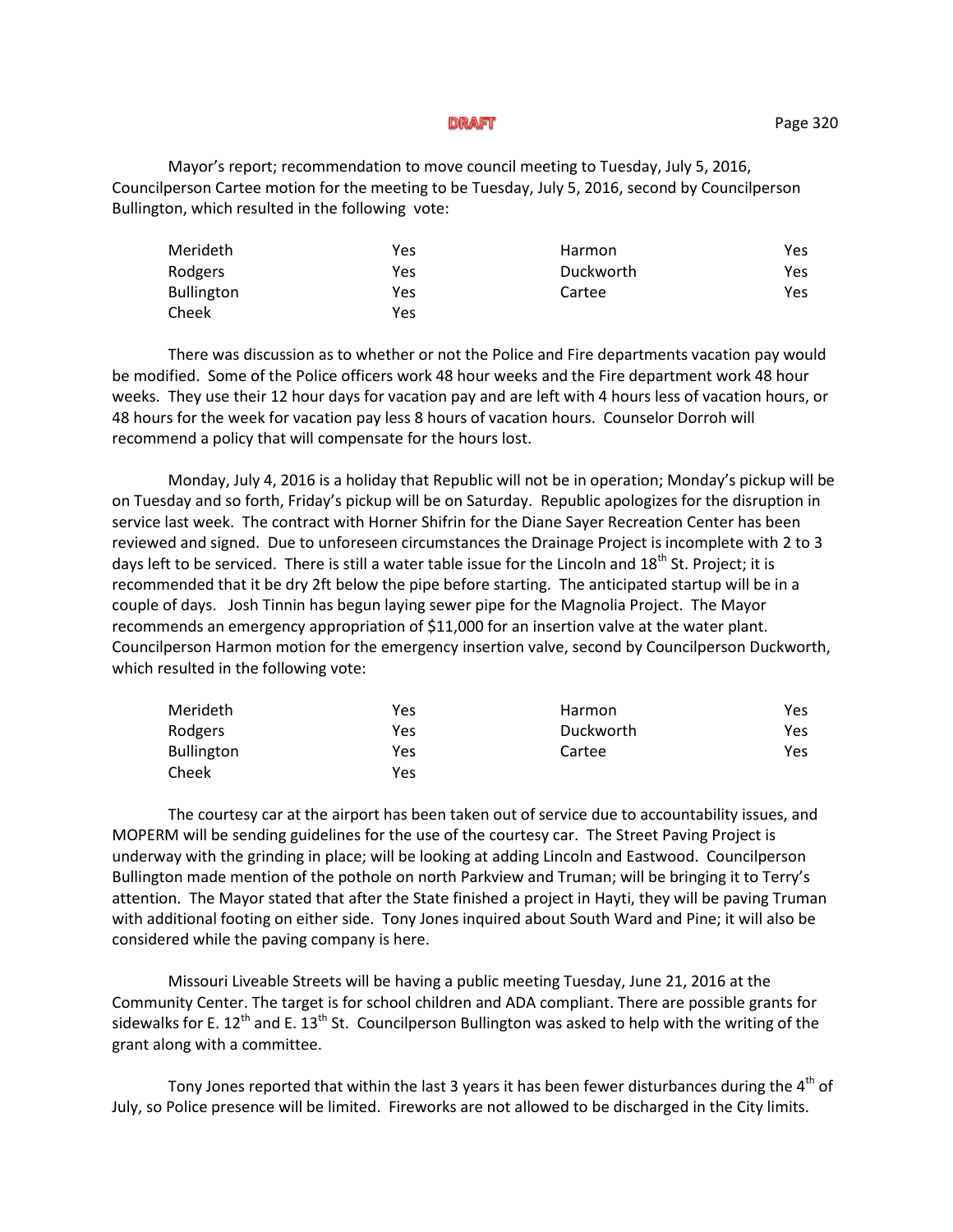## Page 321

## **DRAFT**

Nick Cartee reported that there were 6 fire calls from June 7, 2016 through June 20, 2016. On June 7; 911 reported an accident in front of Wal-Mart, June 8; a medical lift assist requested at 805 E.  $10^{th}$ , June 14; MSHP requested assistance for victim who passed away in 18 wheeler on I-55, June 14; fire alarm sounding on Madison, June 15; trash burning in open on Ferguson, and issued a ticket, June 17; brush fire at Weight Scales on I-55. There have been 70 renewals of rural fire subscriptions, and 51 fire calls to date compared to 58 last year. Joyce Schulte of J&M Displays has sent the necessary permit requirements for the July  $4<sup>th</sup>$  Fireworks display. It will be held at 9:00 p.m. at Bunge.

Paul Shaw reported that the 3<sup>rd</sup> St. Tower work has been completed and tests have been released. The  $3^{rd}$  St. and  $15^{th}$  and Adams Towers interiors have been painted, and all 4 tanks are up and running.

The Mayor reported that the Street department is repaving the streets; Sanitation is working with Republic in picking up the trash, and doing an excellent job in picking up limbs and debris. Airport; Terry has gone to purchase gasoline hoses. Code Enforcement; there have been complaints of overgrown grass, information has been taken down so that it can be addressed.

Teresa Tidwell reported that the Summer Reading is going well, and still building on attendance. Matt Duckworth was the guest reader for last week, and Ms. Tidwell is working on writing a grant for a new copier to be submitted by July 1, 2016.

Councilperson Bullington inquired about the criteria of a pauper's grave that had been recently given away. The Mayor stated that the City wasn't appraised of the situation until after the fact, and that it hadn't gone before the Cemetery Board, like the first occurrence of the year. Bullington stated that there should be review of the pauper status, but didn't feel that H.S. Smith should have to pay for the grave because they didn't follow protocol. Councilperson Bullington motion for the Cemetery Board to review if the pauper status was in order, second by Councilperson Harmon, which resulted in the following vote:

| Merideth          | Yes | Harmon    | Yes |
|-------------------|-----|-----------|-----|
| Rodgers           | Yes | Duckworth | Yes |
| <b>Bullington</b> | Yes | Cartee    | Yes |
| Cheek             | Yes |           |     |

Mayor McGraw stated that John Ferguson does have the letter in reference to the rezoning of Ward 1 and part of Ward 3. Counselor Dorroh stated that he and Ferguson are working on the proposal. Rebecca Morgan sent a report stating from June 2, 2016 through June 20, 2016 there has been 5 new business license issued and 14 renewals. Ms. Morgan proposed some questions for the Counselor. The Collector was concerned about getting property bills from the county on City properties. The County Clerk can be notified of the matter and will take care of it. The Collector was also concerned about what time frame was given before turning matters over to the police for the renewal of license due the first of July, or businesses in operation without a license. It was stated that she should turn them over to the police, like it has been done in the past; a letter could be sent beforehand if preferred. There are some businesses that don't require a lesson, and Tony Jones will need to get with Counselor Dorroh to establish as to who is exempt. The Collector will also like to propose selling some of the City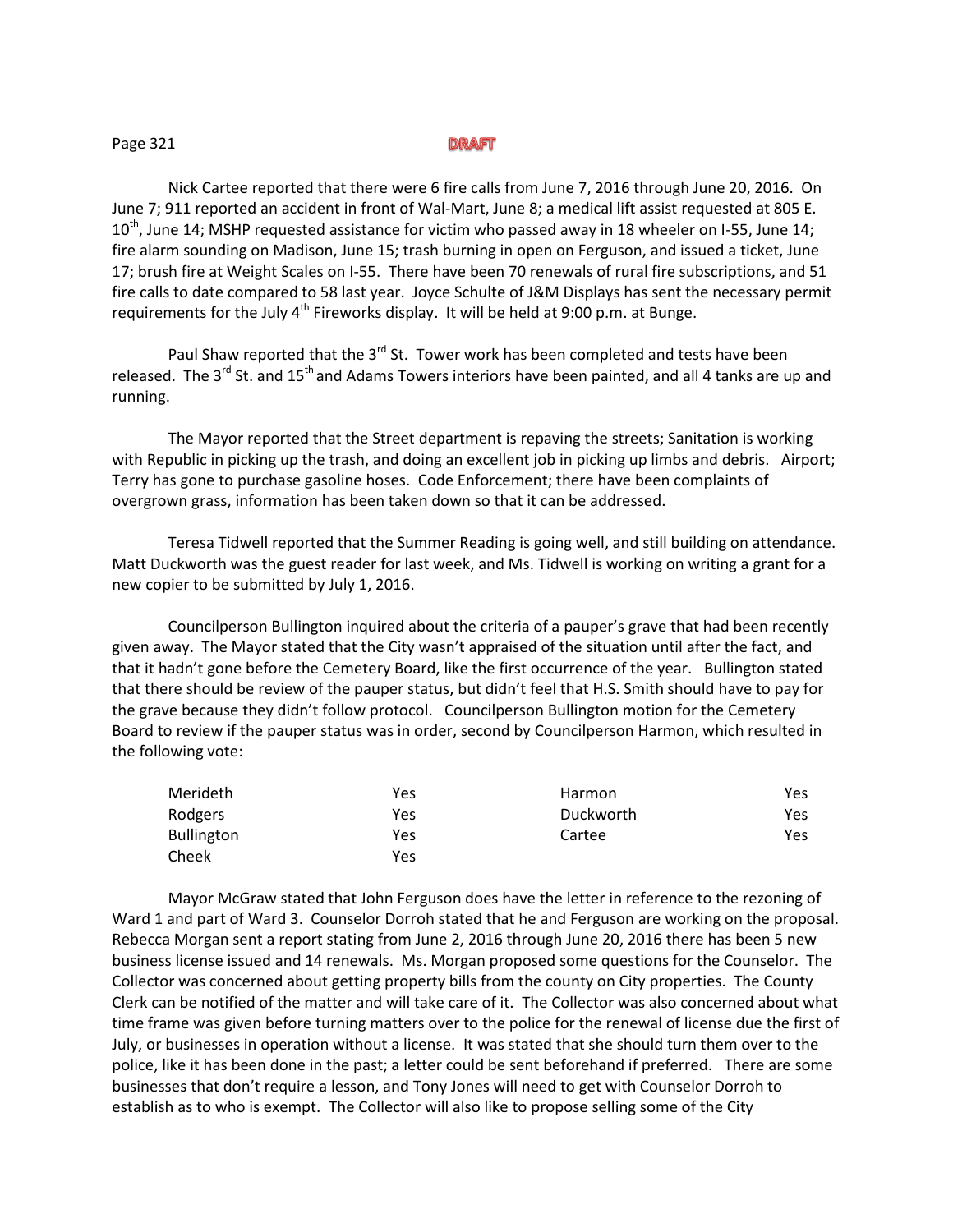#### **DRAFT**

properties by offering it to the neighboring property owner. A list would need to be made to see what properties the city would want to keep.

Business from the floor; Ella Coleman wanted to know how often did the street sweeper run, and if there was scheduled route, she's only seen it in her area only once. Ms. Coleman was concerned about the grass that's at least 5 ft. high on the McCoy's property. The fence at B&H is awful, with the contents visible from the street. Churchill's property that's on the same side of Wal-Mart on highway 84 where the mini storages are is awful. The Mayor stated that the problem with the street sweeper is that there's not enough manpower to run it during the day. It has been in operation at night in the past, and that could be an option. Counselor stated that he had seen the Code Enforcement Officer on the Churchill property, and will ask to see where he was on the process. Counselor Dorroh stated that he was aware of the fence at B&H, and that it didn't meet the conditions in the ordinance. He stated that it may be under construction, and B&H should be reminded that it's not meeting the conditions set forth. Counselor Dorroh will be sending three letters, concerning B&H conditional business operations, tires located at McCoy's and Churchill. Councilperson Cartee stated that McCoy's should be mowed and charged to their tax bill, the Mayor stated that McCoy's would have to be given a 7 day notice. Councilperson Bullington inquired about the Brownsfield grant, and Counselor stated that he had talked with John Ferguson. Ferguson indicated that there was money out there at the State level. Permission would still have to come from McCoy's to access the property; it was discussed that it was worth pursuing at any event.

Freddie Mae Sanders stated that a street sign needs replacing at 13<sup>th</sup> and Davis. Ms. Sanders is concerned about an operation of a make shift mechanic shop on 14<sup>th</sup> and Franklin. Someone is fixing cars in the yard of an abandoned house, and cars are sometimes lined up on the street waiting to get fixed, blocking traffic. This is clearly in violation of the City ordinance operation of a business in a residential area, the police will be looking into the matter.

Lillie Wilbourn inquired about a street light at  $14<sup>th</sup>$  and Franklin, the area is really dark, didn't know if the light was out or need to be put in. Toni will be checking with Ameren to see if it's one of theirs. The 400 block of  $13<sup>th</sup>$  St. had cleared out at one time, but now they're back with the same behavior, Ms. Wilbourn asked Toni Jones if he would revisit the area.

New business; the Mayor recommended the adoption of the current budget for next year, and adopt the budget amendments. Councilperson Cartee motion to adopt the current budget and roll it over to the 2016-2017 year, second by Councilperson Merideth, which resulted in the following vote:

| Merideth          | Yes | <b>Harmon</b> | Yes    |
|-------------------|-----|---------------|--------|
| Rodgers           | Yes | Duckworth     | Absent |
| <b>Bullington</b> | Yes | Cartee        | Yes    |
| Cheek             | Yes |               |        |

Councilperson Cartee motion to adopt the budget amendments proposed by McDowell and Middleton, second by Councilperson Harmon, which resulted in the following vote:

| Merideth | Yes | Harmon            | Yes  |
|----------|-----|-------------------|------|
| Rodgers  | Yes | <b>Bullington</b> | Yes. |